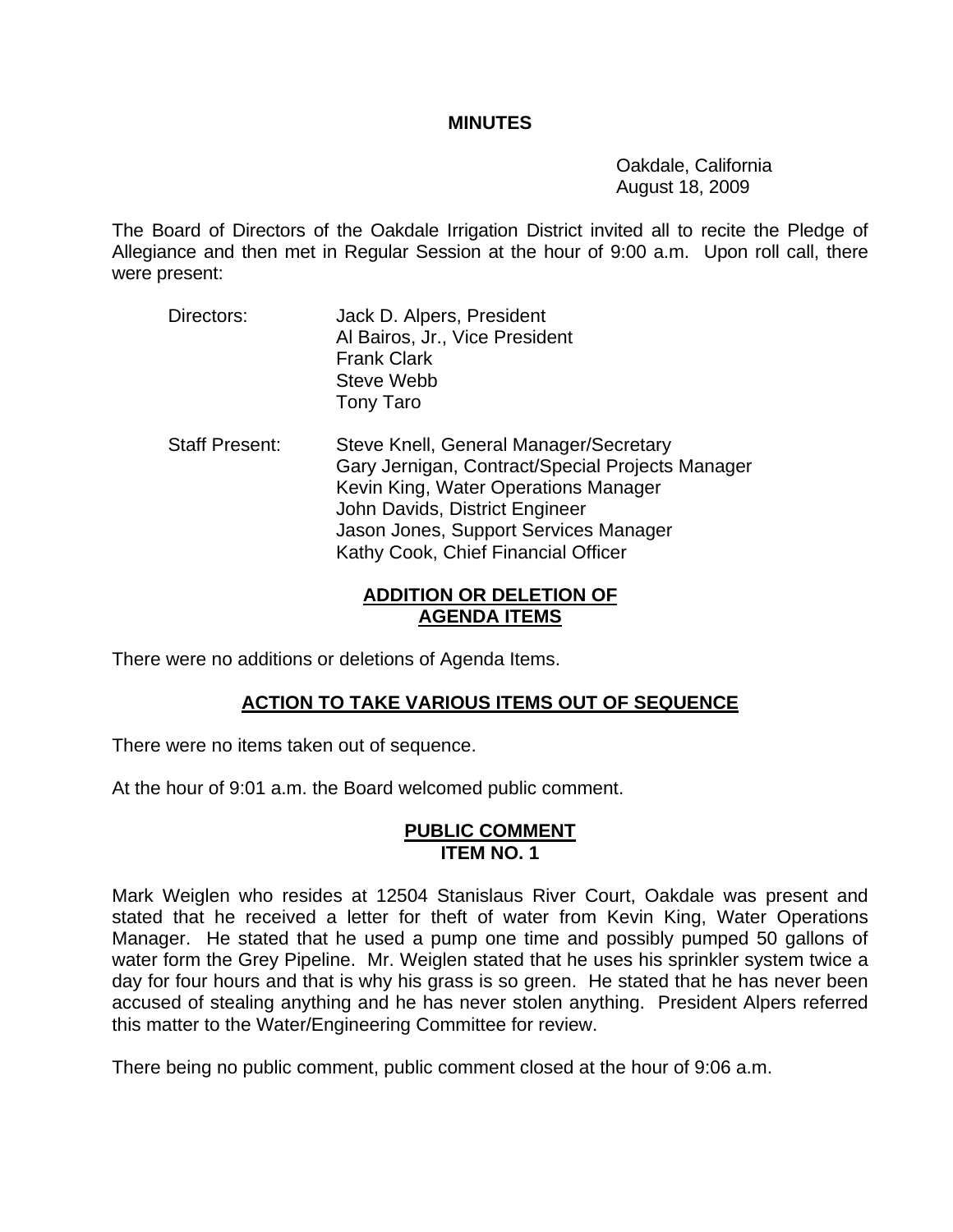Director Bairos requested that Item Nos. 3, 8, 9, 11, 12 be pulled from the Consent Calendar; Director Clark also requested that Item No. 11 be pulled from the Consent Calendar; and Director Webb requested that Item No. 10 be pulled from the Consent Calendar.

# **CONSENT ITEMS ITEM NOS. 2, 4, 5, 6, 7, 13, 14, 15**

### **ITEM NO. 2 APPROVE THE BOARD OF DIRECTORS' MINUTES OF THE REGULAR MEETING OF AUGUST 4, 2009 AND RESOLUTION NO. 2009-48**

A motion was made by Director Webb, seconded by Director Clark, and unanimously supported to approve the Board of Directors' Minutes of the Regular Meeting of August 4, 2009 and Resolution No. 2009-48.

### **ITEM NO. 4 APPROVE IMPROVEMENT DISTRICT STATEMENT OF OBLIGATIONS**

A motion was made by Director Webb, seconded by Director Clark, and unanimously supported to approve the Improvement District Statement of Obligations.

### **ITEM NO. 5 APPROVE THE TREASURER AND CHIEF FINANCIAL OFFICER'S REPORT FOR THE MONTH ENDING JULY 31, 2009**

A motion was made by Director Webb, seconded by Director Clark, and unanimously supported to approve the Treasurer and Chief Financial Officer's Report for the month ending July 31, 2009.

### **ITEM NO. 6 APPROVE ASSIGNMENT OF CAPITAL WORK ORDER NUMBERS**

A motion was made by Director Webb, seconded by Director Clark, and unanimously supported to approve the following Capital Work Order Numbers:

| <b>Facility</b>     | <b>Project Description</b>                                                                                                                                | <b>Estimated Cost</b> | Work Order No. |
|---------------------|-----------------------------------------------------------------------------------------------------------------------------------------------------------|-----------------------|----------------|
| East Stub Pipeline  | Install 2-new 18" inline valves, with starter<br>couplers, and concrete closure collars. Install pipe<br>rail fencing with a 4' access gate around valves | \$16,300              | 0939           |
| Union/South Lateral | Water Quality Reclamation Project                                                                                                                         | \$2,000,000           | 0940           |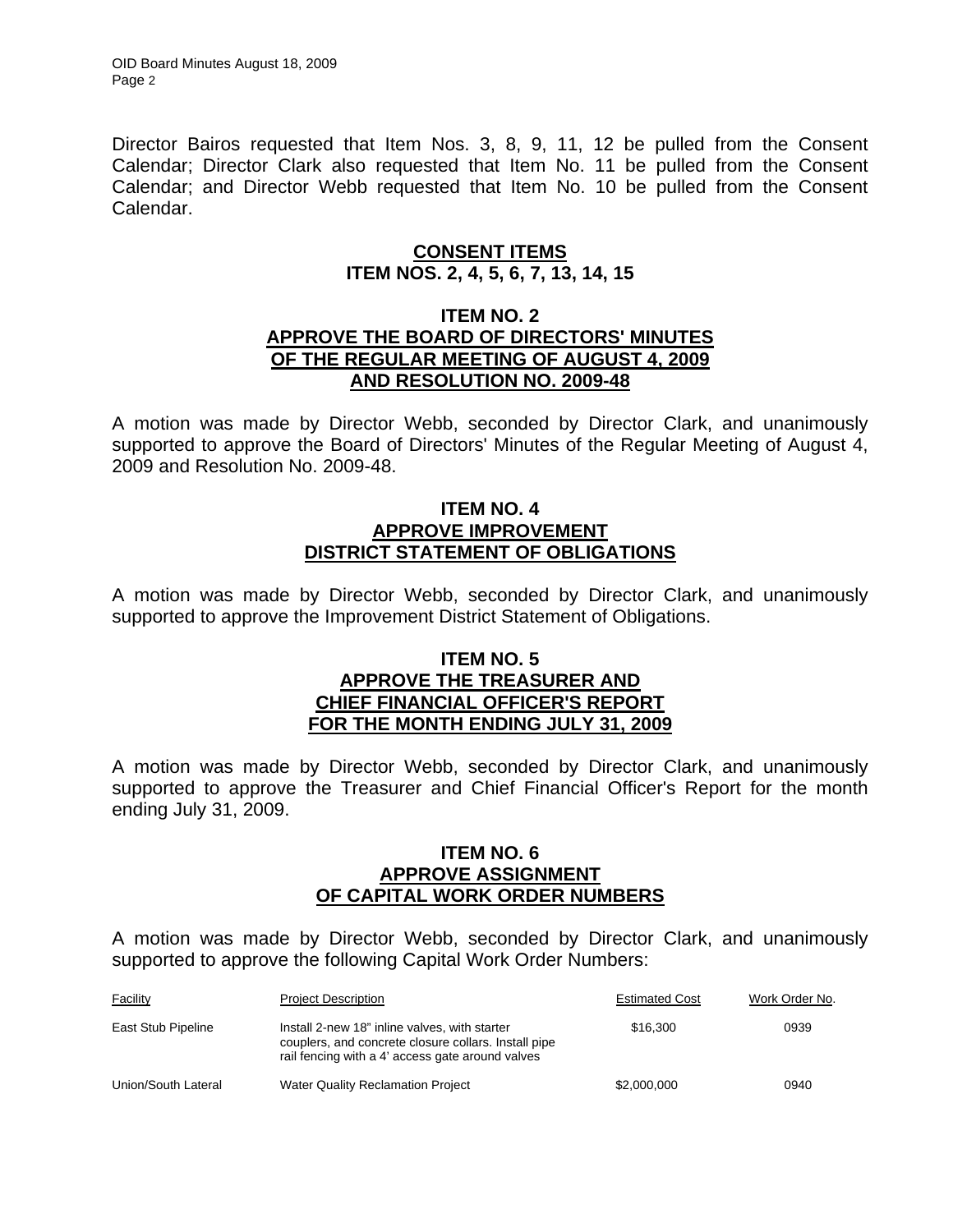OID Board Minutes August 18, 2009 Page 3

| Fairbanks Lateral                     | Install 18" canal gate with new hand-railing and<br>grating.                                                                                                                                                                                                                                                                                              | \$5,800                                                 | 0941           |  |  |
|---------------------------------------|-----------------------------------------------------------------------------------------------------------------------------------------------------------------------------------------------------------------------------------------------------------------------------------------------------------------------------------------------------------|---------------------------------------------------------|----------------|--|--|
| Facility                              | <b>Project Description</b>                                                                                                                                                                                                                                                                                                                                | <b>Estimated Cost</b>                                   | Work Order No. |  |  |
| <b>Rural Water System</b>             | Replace / upgrade pump no. 1                                                                                                                                                                                                                                                                                                                              | \$20,000                                                | 0942           |  |  |
| <b>ID41</b>                           | Replace Pump no. 2                                                                                                                                                                                                                                                                                                                                        | \$10,000                                                | 0943           |  |  |
| <b>REVISED</b>                        |                                                                                                                                                                                                                                                                                                                                                           |                                                         |                |  |  |
| North Side<br>Regulating<br>Reservoir | Construction of approximately a 300 acre foot<br>regulating reservoir and all necessary appurtenances.<br>In addition, rehabilitation of portion of the Burnett,<br>Rodden Highline, Cometa & North Main canals.<br>Installation of new structures at the reservoir inlet,<br>Rodden Highline headwords, Burnett outlet, and Cometa<br>control structure. | \$6,347,412<br>0926<br>(previously reported\$9,676,224) |                |  |  |
| Rossini PL                            | Replace approximately 3,300 linear feet of existing<br>concrete and steel pipe with 18" 100 PIP PVC and<br>install two (2) new air vents.                                                                                                                                                                                                                 | \$275.700<br>(previously reported\$239,200)             | 0932           |  |  |
| <b>ITEM NO. 7</b>                     |                                                                                                                                                                                                                                                                                                                                                           |                                                         |                |  |  |

## **APPROVE WORK RELEASE NO. 001 TO PROFESSIONAL SERVICES AGREEMENT 2009-PSA-010 TO TRACER ENVIRONMENTAL SERVICES FOR A FIVE (5) YEAR PSM/RMP/CalARP PROGRAM REVALIDATION**

A motion was made by Director Webb, seconded by Director Clark, and unanimously supported to approve Work Release No. 001 to Professional Services Agreement 2009- PSA-010 to Tracer Environmental Services for a five (5) year PSM/RMP/CalARP Program revalidation.

### **ITEM NO. 13 APPROVE SELECTION OF CSDA BOARD OF DIRECTORS CANDIDATE FOR ELECTION 2009**

A motion was made by Director Webb, seconded by Director Clark, and unanimously supported to approve the selection of CSDA Board of Directors candidate for election 2009.

### **ITEM NO. 14 APPROVE NOTICE OF COMPLETION AND ACCEPTANCE OF PUBLIC WORKS PROJECT FOR THE SOUTH LATERAL AND THE SOUTH LATERAL RESERVOIR PROJECT**

A motion was made by Director Webb, seconded by Director Clark, and unanimously supported to approve the Notice of Completion and Acceptance of Public Works Project for the South Lateral and the South Lateral Reservoir Project.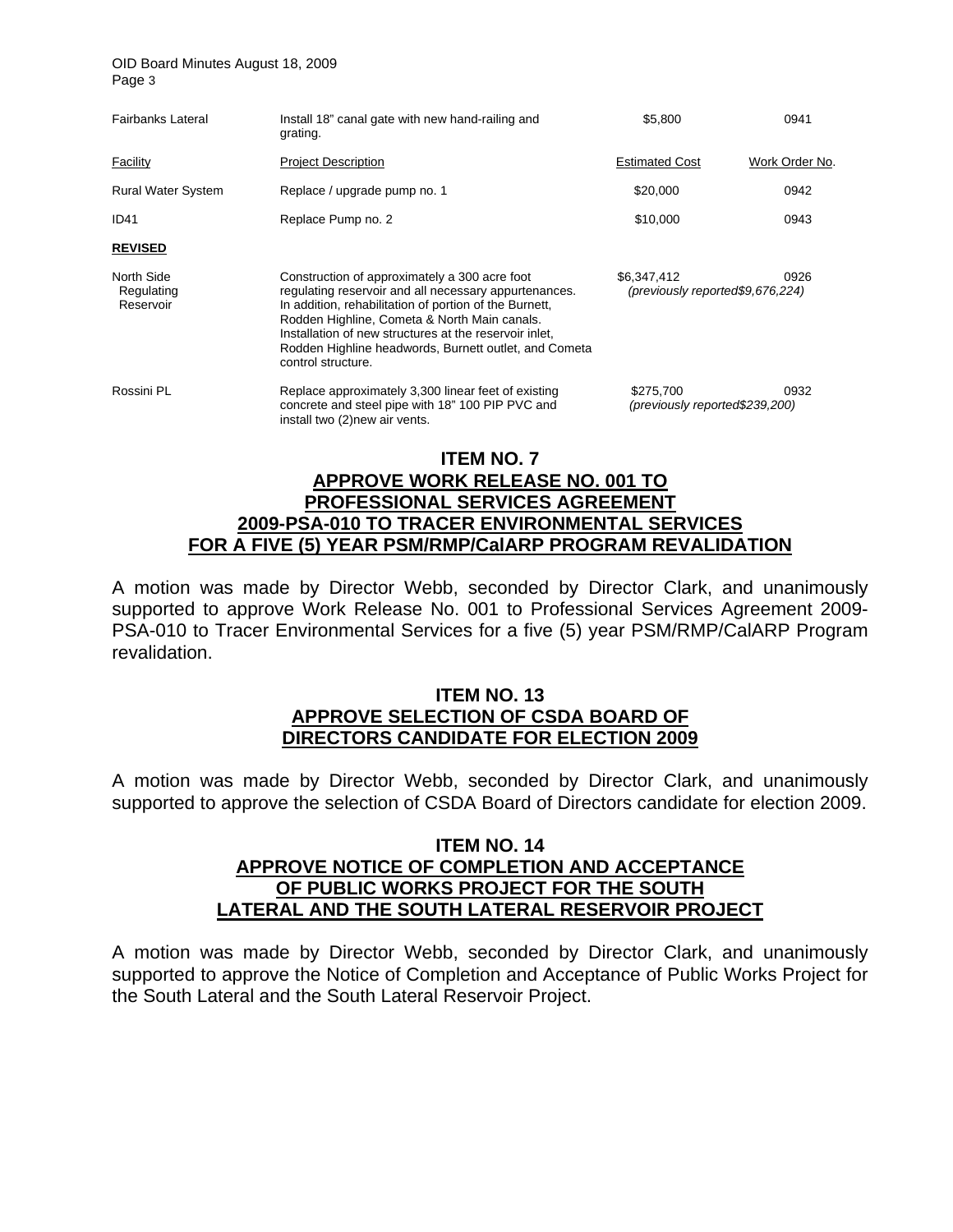## **ITEM NO. 15 APPROVE PROFESSIONAL SERVICES AGREEMENT WITH FISHBIO ENVIRONMENTAL, LLC FOR THE HONOLULU BAR ENHANCEMENT PROJECT**

A motion was made by Director Webb, seconded by Director Clark, and unanimously supported to approve the Professional Services Agreement with FISHBIO Environmental, LLC for the Honolulu Bar Enhancement Project.

# **ACTION CALENDAR ITEMS NOS. 3, 8, 9, 10, 11, 12, 16, 17, 18**

### **ITEM NO. 3 APPROVE THE OAKDALE IRRIGATION DISTRICT STATEMENT OF OBLIGATIONS**

Director Bairos had a question on the refund of de-annexation fees to Pooley. General Manager Steve Knell stated it was a buyout fee to the Improvement District 46 and LAFCO would not approve the detachment, so his money was refunded by the improvement district.

A motion was made by Director Bairos, seconded by Director Webb, and unanimously supported to approve the Oakdale Irrigation District Statement of Obligations.

## **ITEM NO. 8 APPROVE WORK RELEASE NO. 001 TO PROFESSIONAL SERVICES AGREEMENT 2009-PSA-014 TO BUMGARDNER BIOLOGICAL CONSULTING FOR THE NORTH SIDE REGULATING RESERVOIR – BIOLOGICAL MONITORING**

Director Bairos stated that there are several Agenda Reports requesting authorization of up to certain amounts. The Reports state that once the construction schedule is submitted they may be adjusted. He asked when the construction schedule would be out because it affects everything down the road. Contracts & Special Projects Manager Gary Jernigan stated that the schedule was submitted last week and he is going through it right now and they will have a better idea of cost once this has been completed.

A motion was made by Director Bairos, seconded by Director Webb, and unanimously supported to approve Work Release No. 001 to Professional Services Agreement 2009- PSA-014 to Bumgardner Biological Consulting for the North Side Regulating Reservoir – Biological Monitoring.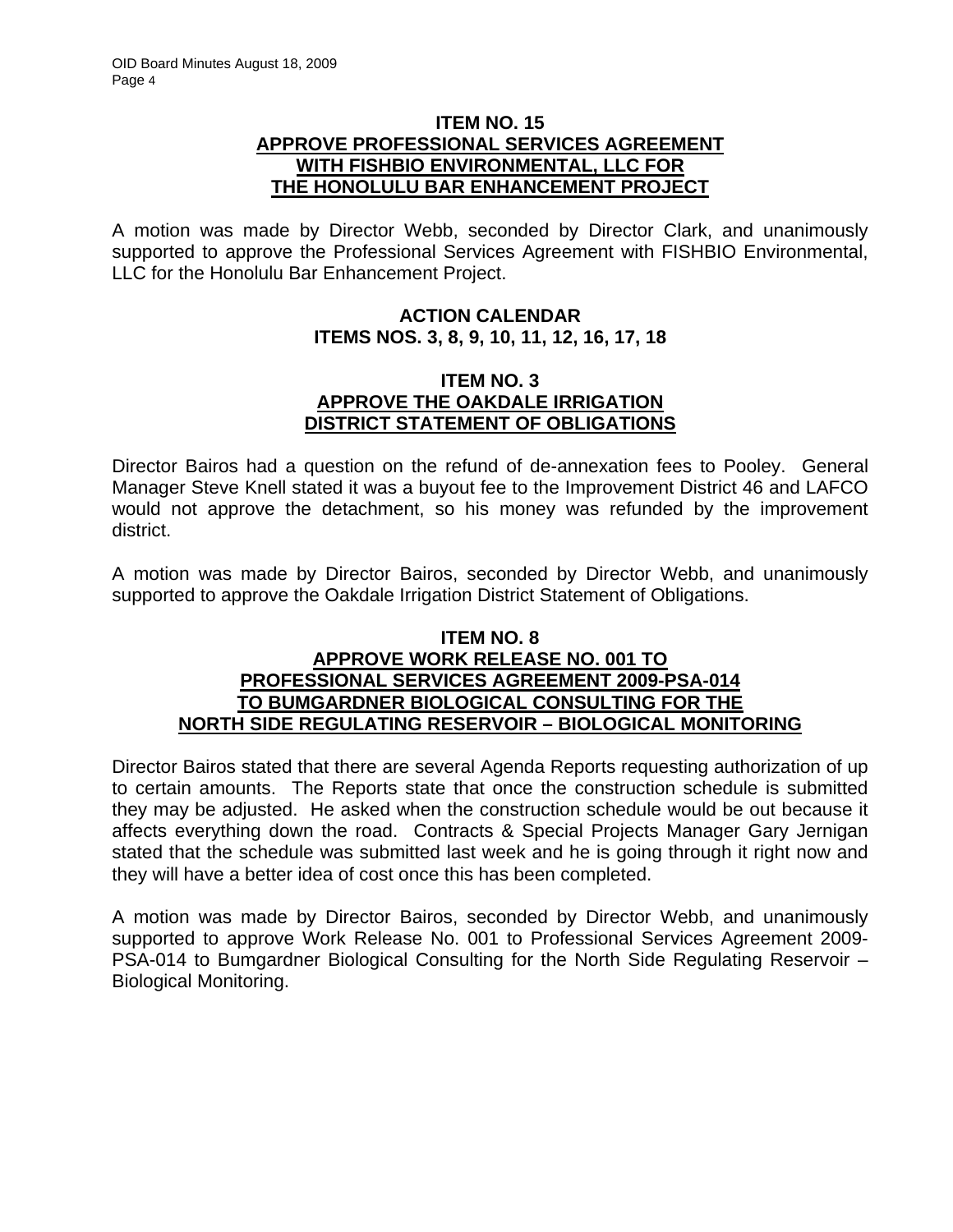# **ITEM NO. 9 APPROVE WORK RELEASE NO. 001 TO PROFESSIONAL SERVICES AGREEMENT 2009-PSA-015 TO GIULIANI & KULL FOR THE NORTH SIDE REGULATING RESERVOIR – SURVEYING SERVICES**

Director Bairos stated that there are several Agenda Reports requesting authorization of up to certain amounts. The Reports state that once the construction schedule is submitted they may be adjusted. He asked when the construction schedule would be out because it affects everything down the road. Contracts & Special Projects Manager Gary Jernigan stated that the schedule was submitted last week and he is going through it right now and they will have a better idea of cost once this has been completed.

A motion was made by Director Bairos, seconded by Director Webb, and unanimously supported to approve Work Release No. 001 to Professional Services Agreement 2009- PSA-015 to Giuliani & Kull for the North Side Regulating Reservoir – surveying services.

## **ITEM NO. 10 APPROVE WORK RELEASE NO. 002 TO PROFESSIONAL SERVICES AGREEMENT 2009-PSA-015 TO GIULIANI & KULL FOR THE SOUTH MAIN SECOND CONCRETE FLUME SURVEYING AND TOPO**

Director Webb asked if the District only had one surveying company that it uses. Contracts & Special Projects Manager Gary Jernigan stated that there are three; Provost & Pritchard, Condor Earth Technologies, and Giuliani & Kull. He stated that if the District used Provost & Pritchard or Condor we would be paying them for two hours of travel time. Director Webb stated that he would provide the names of some additional surveying companies to be added to the list.

A motion was made by Director Bairos, seconded by Director Webb, and unanimously supported to approve Work Release No. 002 to Professional Services Agreement 2009- PSA-015 to Giuliani & Kull for the South Main second concrete flume surveying and topo.

## **ITEM NO. 11 APPROVE WORK RELEASE NO. 001 TO PROFESSIONAL SERVICES AGREEMENT 2009-PSA-008 TO KLEINFELDER WEST, INC. FOR THE NORTH SIDE REGULATING RESERVOIR – GEOTECHNICAL AND TESTING SERVICES**

Director Bairos stated that there are several Agenda Reports requesting authorization of up to certain amounts. The Reports state that once the construction schedule is submitted they may be adjusted. He asked when the construction schedule would be out because it affects everything down the road. Contracts & Special Projects Manager Gary Jernigan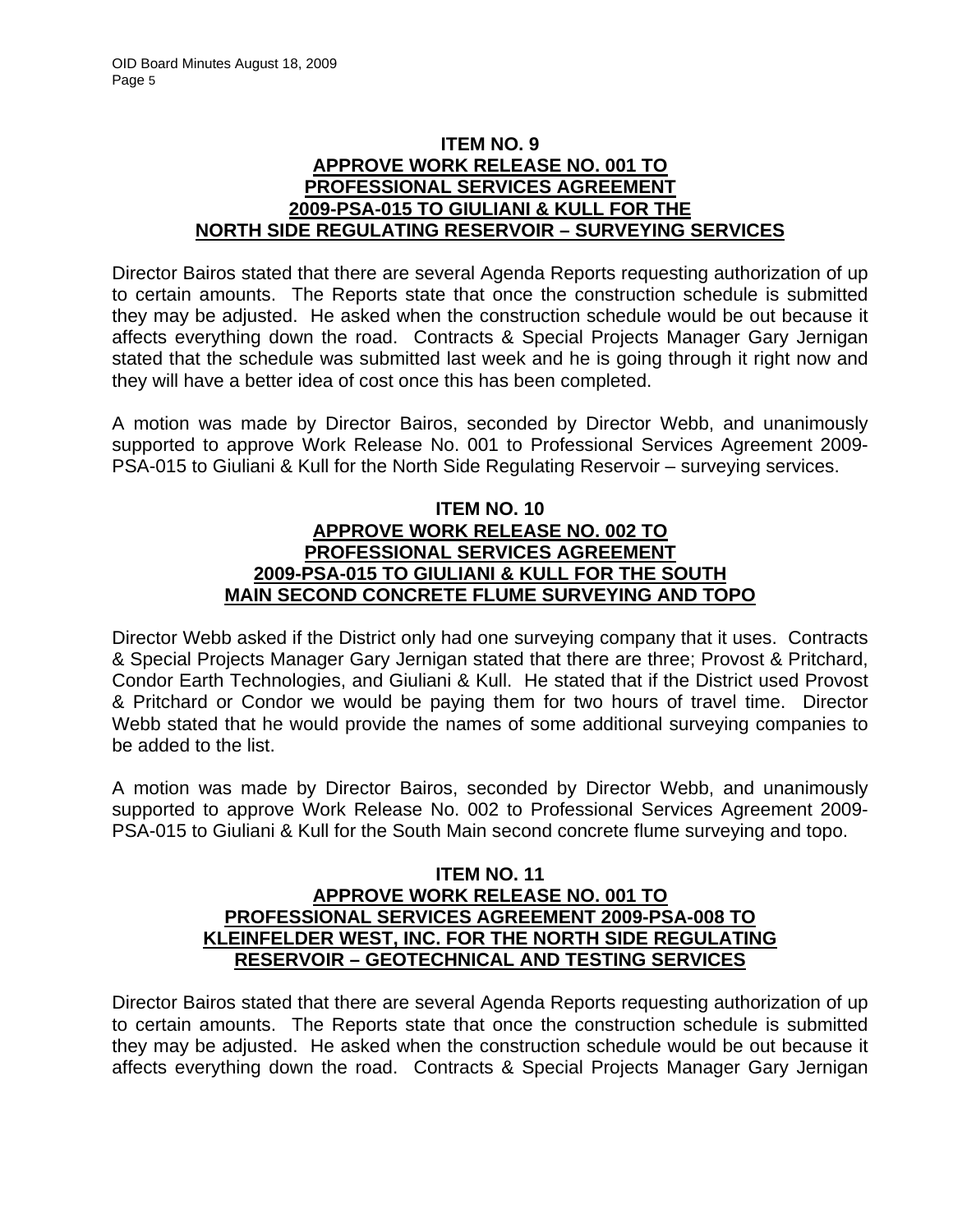stated that the schedule was submitted last week and he is going through it right now and they will have a better idea of cost once this has been completed.

Director Clark asked why the District is using Kleinfelder to do the geological testing services as opposed to Condor Earth Technologies. Contracts & Special Projects Manager Gary Jernigan stated that Provost & Pritchard has selected them to do all of the geotechnical work in the beginning. If we switched now we would be paying for Condor to review all of the material that has already been completed by Provost & Pritchard.

A motion was made by Director Bairos, seconded by Director Webb, and unanimously supported to approve Work Release No. 001 to Professional Services Agreement 2009- PSA-008 to Kleinfelder West, Inc. for the North Side Regulating Reservoir – Geotechnical and Testing Services.

## **ITEM NO. 12 APPROVE WORK RELEASE NO. 003 AMENDMENT 2 TO PROFESSIONAL SERVICES AGREEMENT 2009-PSA-001 TO PROVOST & PRITCHARD CONSULTING GROUP FOR THE NORTH SIDE REGULATING RESERVOIR CONSTRUCTION MANAGEMENT AND REVIEW SERVICES**

Director Bairos stated that there are several Agenda Reports requesting authorization of up to certain amounts. The Reports state that once the construction schedule is submitted they may be adjusted. He asked when the construction schedule would be out because it affects everything down the road. Contracts & Special Projects Manager Gary Jernigan stated that the schedule was submitted last week and he is going through it right now and they will have a better idea of cost once this has been completed.

A motion was made by Director Bairos, seconded by Director Webb, and unanimously supported to approve Work Release No. 003 Amendment 2 to Professional Services Agreement 2009-PSA-001 to Provost & Pritchard Consulting Group for the North Side Regulating Reservoir construction management and review services.

# **ITEM NO. 16 REVIEW AND TAKE POSSIBLE ACTION TO DIRECT STAFF TO AMEND RESERVE POLICY TO INCLUDE A PUBLIC BENEFIT FUND AND TO DEVELOP POLICIES FOR FUND DISBURSEMENT**

The use of water transfer revenues to benefit the local community has been a Board discussion item for some time. The Planning and Public Relations Committee was assigned this task at the last Board meeting and has come up with the following recommendation.

1. Establish a Public Benefits Reserve Fund within the OID's Reserve Policy.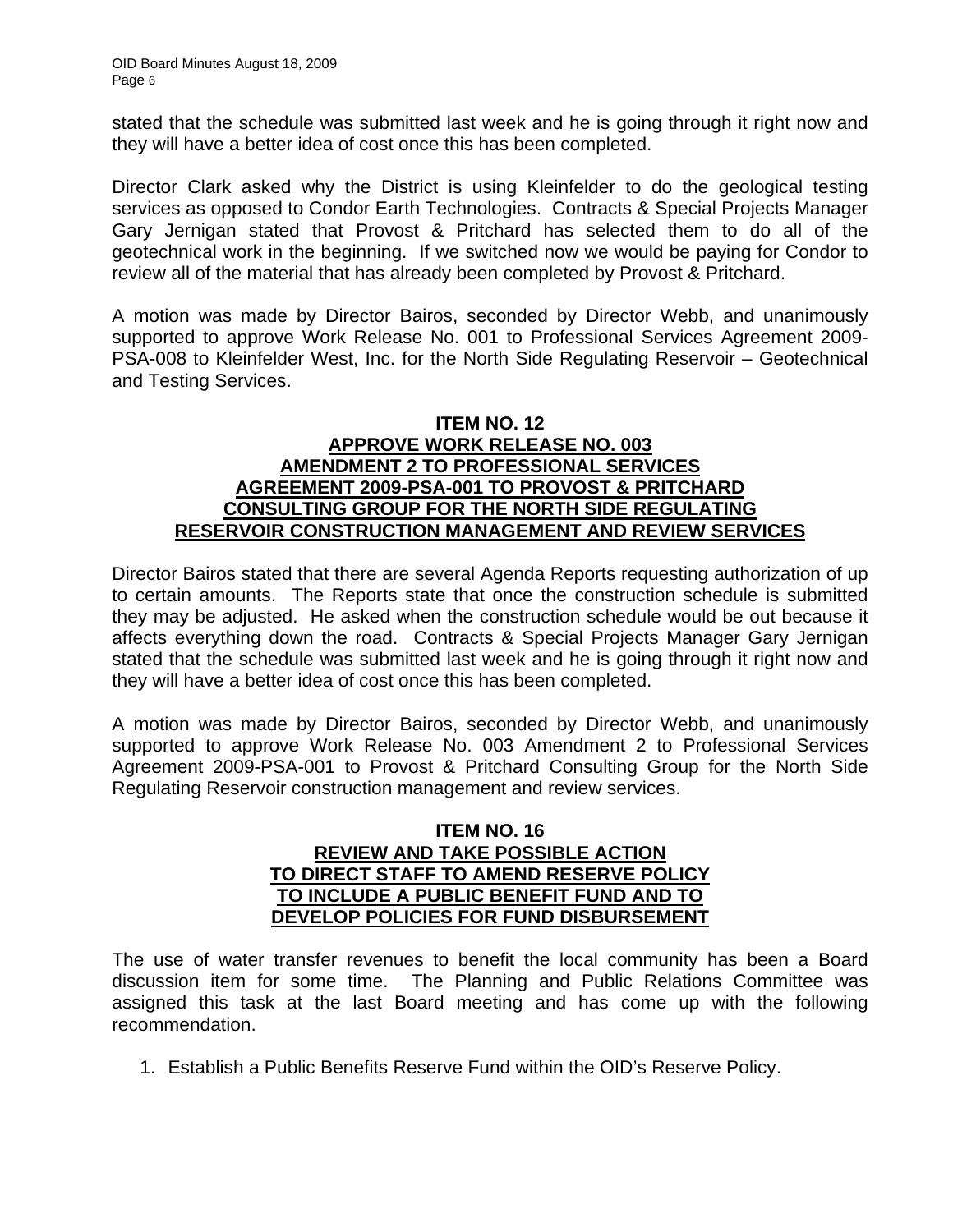- 2. In the coming 2010 Budget year allocate \$250K to this fund. These funds would come from water transfer revenues received in 2009.
- 3. Thereafter, at the end of each year and for the subsequent coming year, allocate 4% of water transfer revenues received in the current calendar year to the Public Benefits Reserve Fund
- 4. Maximum fund level would be \$250K

Guidelines and criteria for the disbursement of these funds would be developed and brought back to the Board before the end of the year.

Director Clark reported on the Planning and Public Relations Committee Meeting which discussed this issue. The Committee discussed the possibility of establishing a Pubic Benefits Fund. The Committee felt that the people of the community pay property taxes every year to the District and the District should take a portion of the water transfer money (4%) and place it into a reserve account to be used for the public's benefit. That money would come from any water sales and the fund would have a maximum of \$250,000. If the Board approved this request, the Committee would meet again and establish the parameters of how the public would access the money.

There were several members of the public present; John Brichetto, Guy Steuve, and Jack Hoekstra, who voiced their opinion against the establishment of a Public Benefit Fund.

After a lengthy discussion by the Board of Directors it was agreed that this matter should be referred to the Finance Committee.

### **ITEM NO. 17 REVIEW AND TAKE POSSIBLE ACTION ON ALLOCATION OF THE \$5 MILLION IN WATER TRANSFER REVENUES RECEIVED IN 2009**

The Board approved a water transfer to the SLDMWA that resulted in a \$5 million one-time revenue income in 2009. Per Board Policy, water transfer revenues are divided 80/20 with 80% going to the Capital Improvement Budget and 20% going to the General Fund.

OID revenues from Tri Dam will be down about \$3.5 million due to below normal generation and low market prices for power. The General Fund will need a portion of the water transfer revenue to balance the budget, which is about 70% of the water transfer revenue, not 20% as policy dictates.

Staff recommends the Board approve use of \$3.5 million of these water transfer revenues to be placed in the General Fund to offset the lower than expected power revenues.

Assuming the Board approves using \$3.5 million of water transfer revenues to balance the budget; assuming the Board approved the \$250K in funding to the Community Benefits Reserve Fund; the Board is requested to provide direction to staff on the use of the remaining \$1.25 million of unallocated revenues.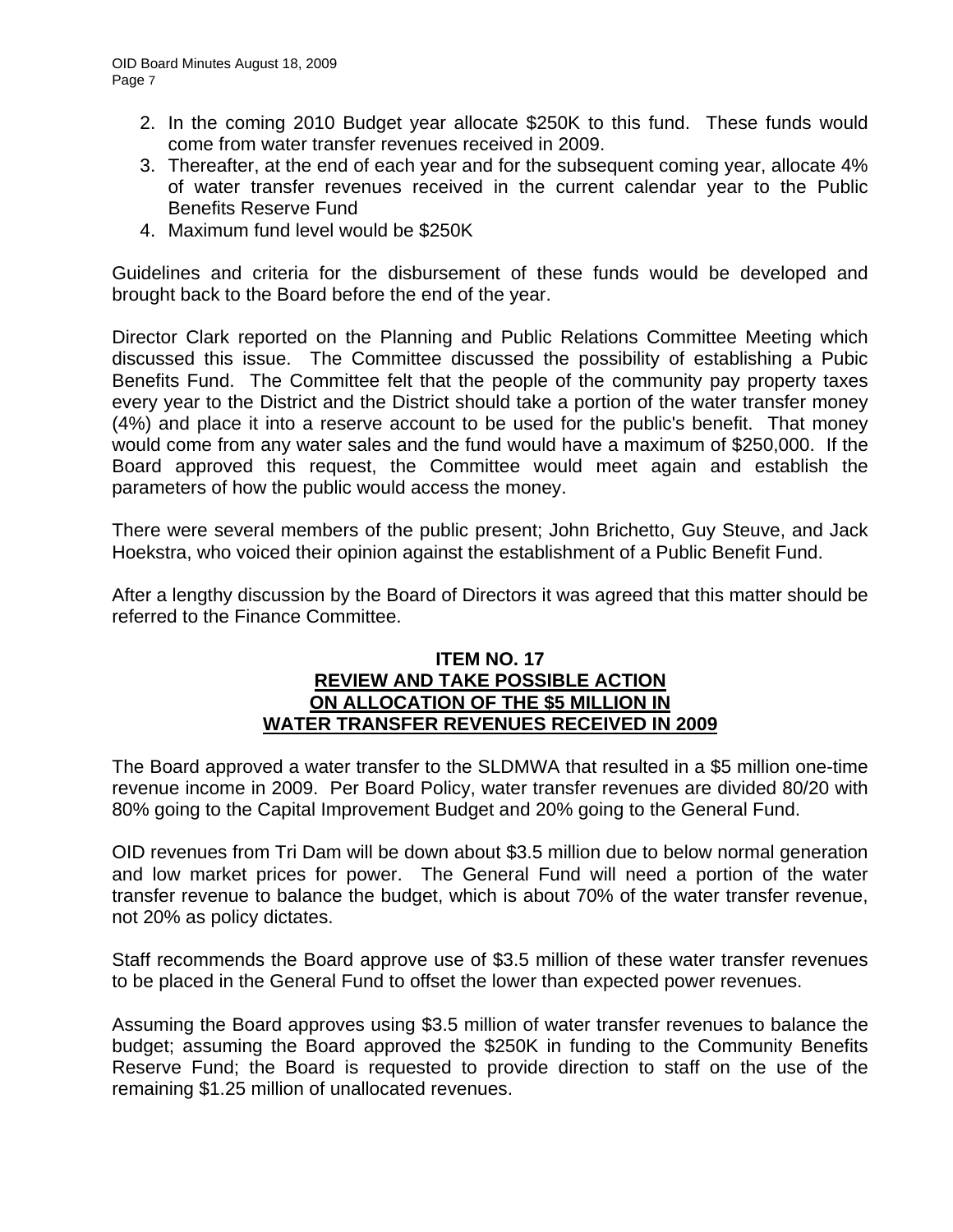For information purposes, agricultural water sales to OID water users generate \$1.128 million in annual revenues.

After some discussion by the Board of Directors a motion was made by Director Bairos and seconded by Director Webb that \$3.5 Million of the \$5 Million water transfer revenues be placed in the General Fund, the farmers water charges for 2010 be rebated, and the remainder be transferred into the Main Canal and Tunnel Replacement/Improvement Reserve Fund.

Director Alpers stated that there is a Water Transfer Policy which states that 80% of any water transfer funds be placed in the Capital Improvement Fund and the remaining 20% into the General Fund. General Manager Steve Knell stated that is the reason for this matter being placed on the Agenda to get direction from the Board.

After further discussion by the Board Director Bairos withdrew his prior motion and Director Webb withdrew his second to the prior motion.

A motion was made by Director Bairos and seconded by Director Webb to rebate the farmers their water charges for the year 2010 and that the remainder of the water transfer funds be referred to the Finance Committee for further review. By roll call the vote was as follows:

| Director Webb          | <b>Yes</b> |
|------------------------|------------|
| <b>Director Clark</b>  | <b>Yes</b> |
| <b>Director Alpers</b> | No         |
| <b>Director Bairos</b> | Yes        |
| Director Taro          | Yes        |

Motion carried by a vote of 4-1.

## **ITEM NO. 18 REVIEW AND TAKE POSSIBLE ACTION ON WORK RELEASE NO. 004 TO PROFESSIONAL SERVICES AGREEMENT 2009-0SA-003 TO CONDOR EARTH TECHNOLOGIES FOR CONSTRUCTION MANAGEMENT SERVICES FOR THE SOUTH MAIN CANAL & TUNNELS IMPROVEMENT PROJECT**

Condor Earth Technologies (Condor) were requested to provide Construction Management Services for the construction of the South Main Canal & Tunnels. Construction Management Services will be necessary to assure the Contractor is meeting the contract requirements and the construction is in compliance with the drawings and specifications. Condor will provide the Site Resident Engineer, technical support, perform submittal and RFI reviews, daily reporting, change management, and material testing services, etc necessary for the Construction Management program.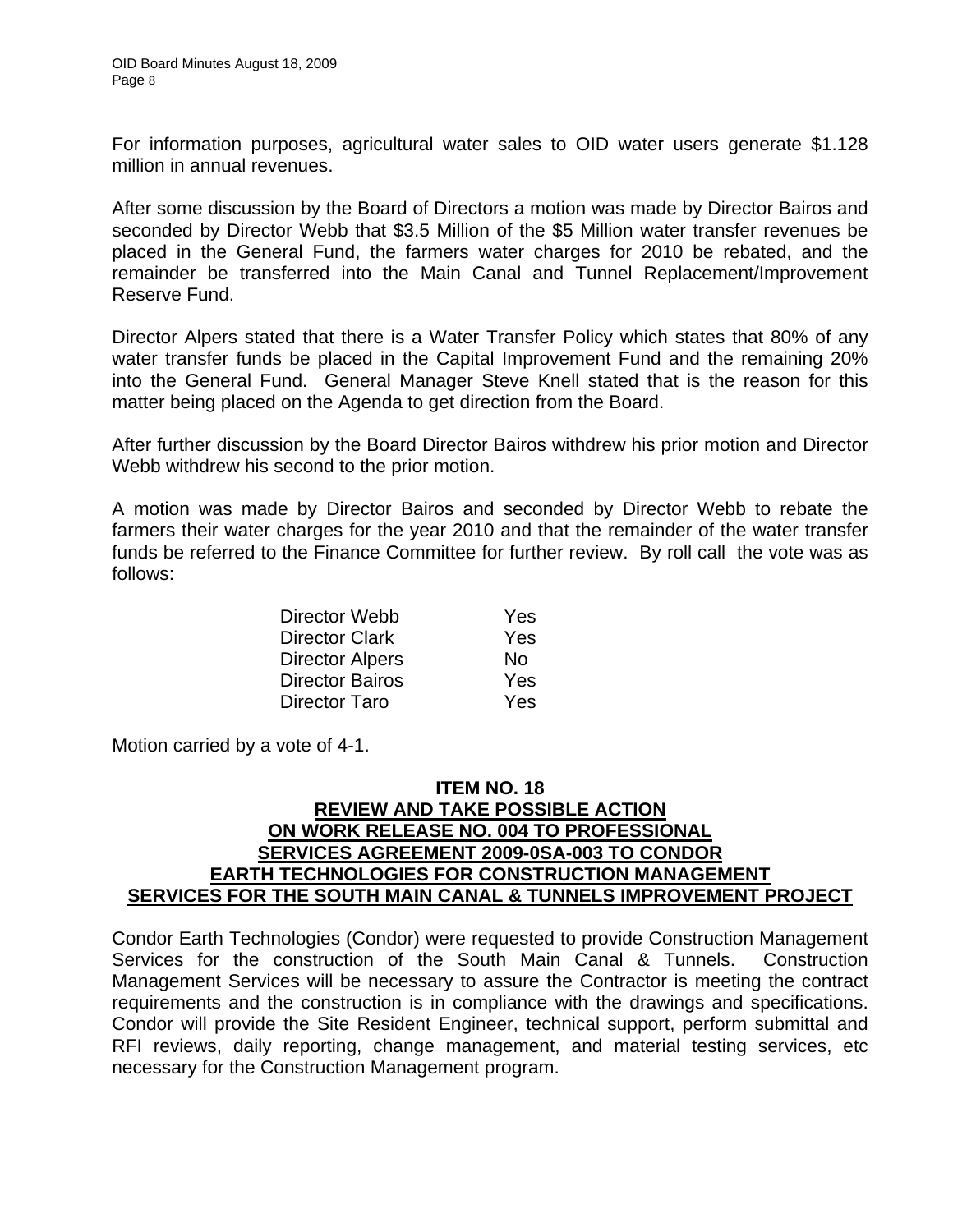Work Release No. 04 consists of three tasks, Task 1 - Pre-Construction and Contractor Mobilization Phase, Task 2 – Construction Management & Quality Assurance and Task 3 – Construction Close Out. The cost for Work Release No. 04 is \$799,670.90 which includes a 15% contingency of \$104,304.90. With a construction award of \$5,262,937 to Magorian, Condor's proposal would be 13.2% of the Construction Costs. Typically, Construction Management Services vary between 7% - 12% with a average of 10% used throughout the industry. "Means" Building Cost Data estimates the cost for Construction Management Services to be an average between 4.5% - 7.5% for projects ranging between \$1.0 Million and \$50.0 Million. The project will be on a 12-hour day, 6-days per week work schedule that will increase the CM services. The project is not technically challenging and whether the amount of quality assurance and technical support is required will be determine once the project starts. The proposal will be on a Time and Material basis and any cost savings will be a credit to OID.

Staff recommends the Board authorize the General Manager to execute Work Release No. 04 for Condor to perform the Construction Management Services for the South Main Canal & Tunnels Improvement Project in the amount of \$799,671 and allow the General Manager to approve subsequent Work Release amendments as necessary.

A motion was made by Director Webb, seconded by Director Clark, and unanimously supported to amend the Agenda Report to reflect the Construction Management Services for the South Main Canal & Tunnels Improvement Project to be the sum of not to exceed \$695,671.

# **DISCUSSION ITEM NOS. 19, 20**

## **ITEM NO. 19 DISCUSSION ON BUSINESS ITEMS AS THEY APPEAR ON THE TRI-DAM BOARD AGENDA FOR TUESDAY, AUGUST 18, 2009 AT 1:00 P.M.**

This item is placed here for the Board to discuss Tri Dam agenda items.

Director Webb stated that the most critical item on the agenda is the permitting for the diversion of the additional 700 CFS for power at Tulloch.

Director Alpers stated that there were a couple of things that he would like to see brought up at a Tri-Dam Meeting and that is the use of the District's Safety Coordinator to reduce their safety modification rate; the second item he would like to see brought up would be to modify their agenda and to add a consent calendar; and the third point would be that he would like the General Manager of Tri-Dam to attend the District's Board Meeting prior to the Tri-Dam Meeting.

Director Webb suggested that the Tri-Dam Project Committee meet with the General Manager Dan Pope to discuss the format of their agenda.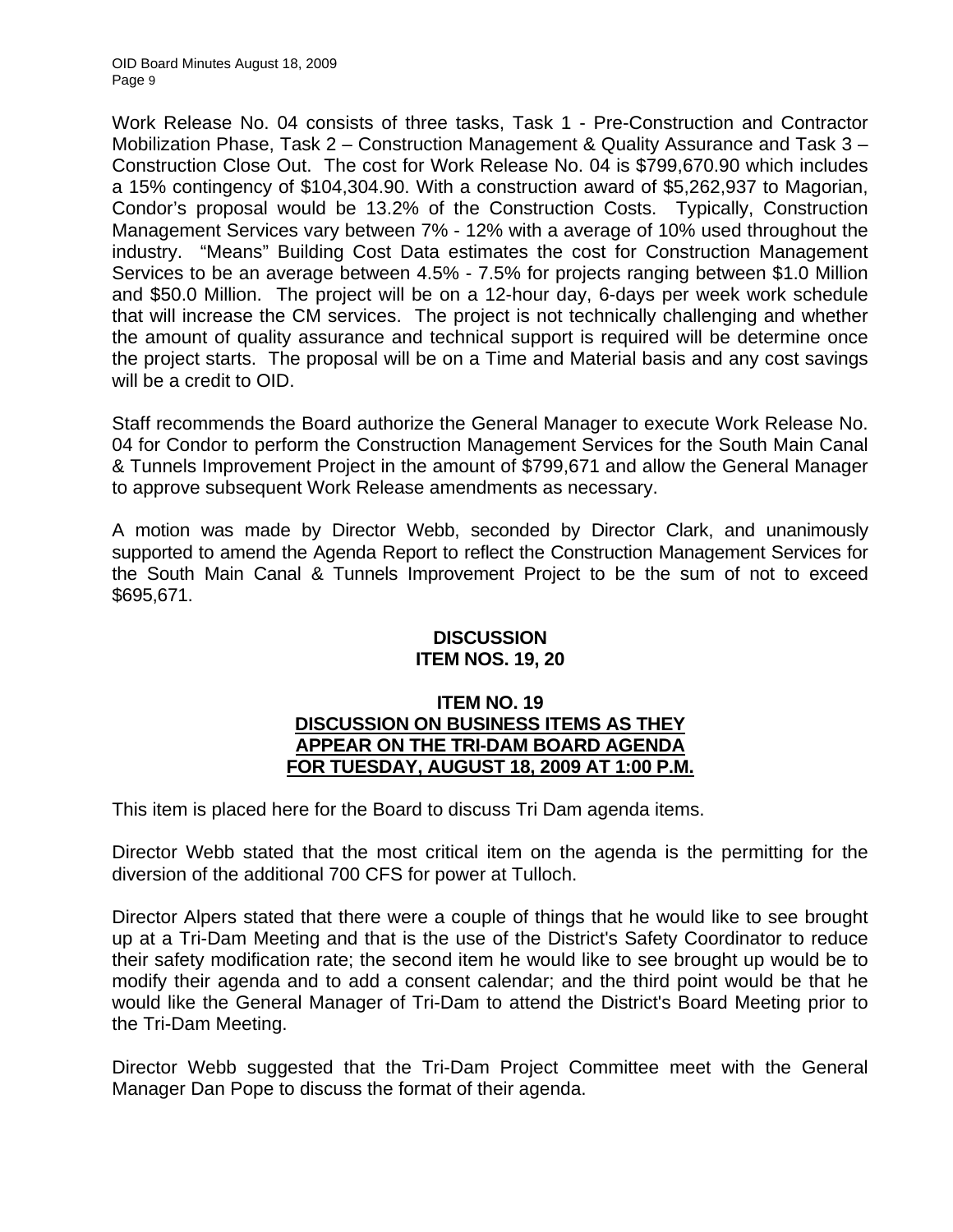# **ITEM NO. 20 DISCUSSION ON RECEIPT OF \$300,000 CHALLENGE GRANT FROM THE BUREAU OF RECLAMATION TOWARDS THE RECONSTRUCTION OF CASHMAN DAM**

The Water for America Initiative was federal monies made available for FY 2009 to be focused on addressing 21<sup>st</sup> Century water challenges, including decreasing water supplies caused by climate change and population growth and securing water resources for future generations. The Water for America Initiative offered four (4) challenge grant opportunities. Oakdale Irrigation District (OID) Staff, utilizing the assistance of Provost and Prichard, Inc. prepared an application for grant funding under the Water Marketing and Efficiency Grant program.

While staff understood that in these types of federal programs there is stiff competition for such funding, staff also believed the types of projects OID was submitting were "poster projects" to receive funds. Based on staff's proposal, the Board adopted Resolution 2009- 001 in support of the effort.

Staff is proud to report that the District's efforts were successful and a grant in the amount of \$300,000 will be forthcoming to assist in the re-construction of Cashman Dam.

District Engineer John Davids explained the Challenge Grant to the Board.

# **ITEM NO. 21 COMMUNICATIONS**

# A. **GENERAL MANAGERS REPORT**

# **Safety Activities**

- 1. 203 days without a lost time injury accident.
- 2. An OID employee suffered a heart attack while at home. They'll serve a short time in the hospital and then be released to further recuperate at home.

# **Administration Activities**

- 1. Mr. Felte's retirement party was well attended by SSJID, OID, Staff and Family
- 2. Todd Morris from SDS Research is doing follow-up interest in a second survey.
- 3. Baker Petrolite will no longer produce Magnacide® after December of this year. The loss of our aquatic herbicide could be a significant challenge next year if the product is not picked up by another chemical manufacturer.
- 4. Great response on RSVP from invited guests and from \$250 lunch sponsors.
- 5. CHP Bus inspections papers in the mail to be signed.
- 6. SJRGA Meeting
	- ¾ Preparing for SWRCB Delta Salinity Standard Workshop. Reviewing and commenting on Hoffman Report and developing response comments.
	- $\triangleright$  VAMP II meetings ongoing and with fairly good progress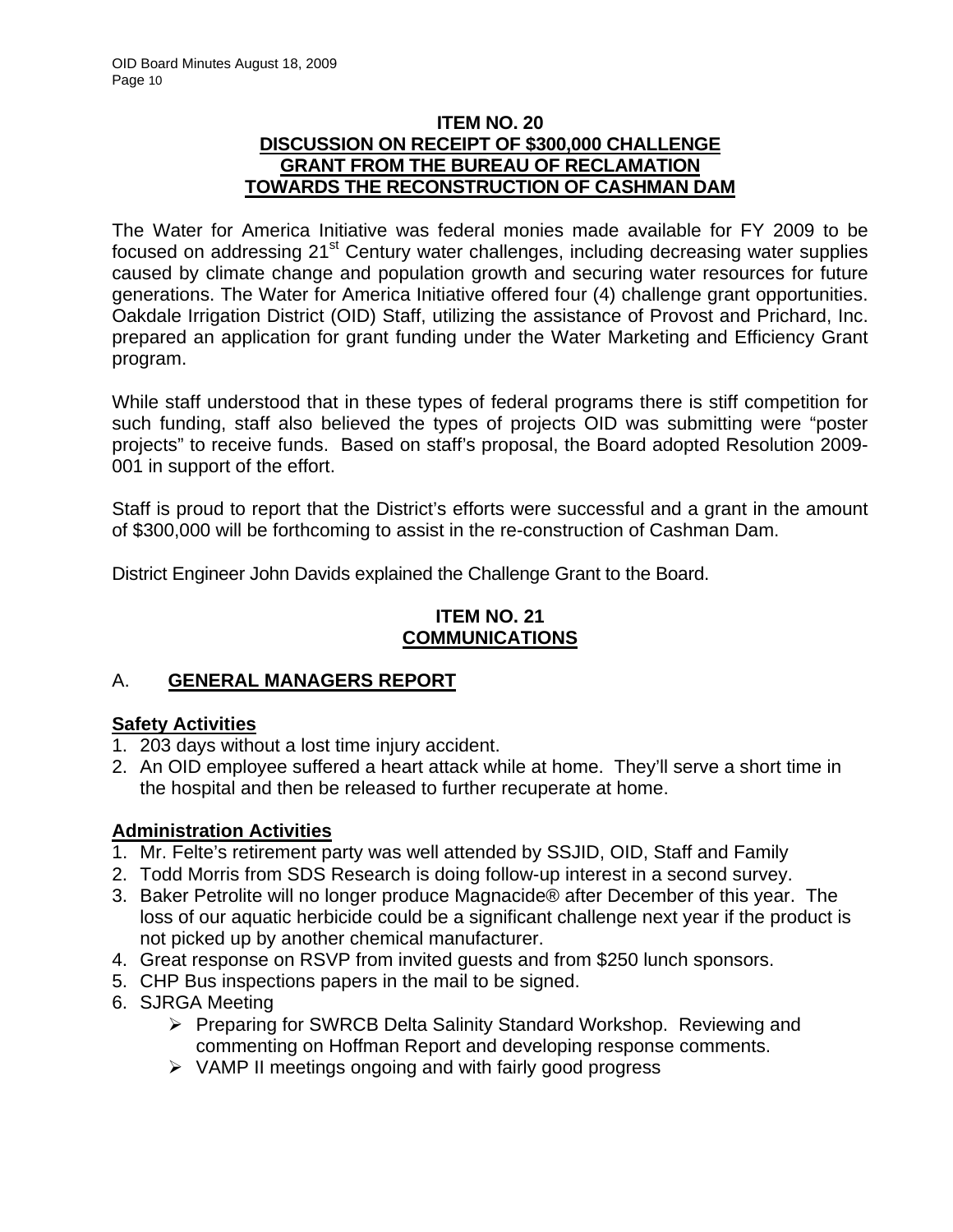- $\triangleright$  SJ Restoration flows discussed at meeting with Rod Meade, Restoration Project Manager. Anticipating a max release of 700 cfs from Friant Dam during October 1 to November  $20^{th}$  of this year and 1,660 in 2010.
- ¾ Discussions with State Board staff on illegal Delta Diversions is occurring
- 7. Legal Notes:
	- $\triangleright$  Knights Ferry decision still pending.
	- $\triangleright$  ID 52 Civil suit response in progress
	- $\triangleright$  Lubbers demur heard last week
	- $\triangleright$  Fields opposition to sanctions motion commented on

# **Contract and Special Project Activities**

- 1. South Main Canal and Tunnel Projects All bid protests have been resolved and the contract awarded to Magorian Mine Services in the amount of \$5,262,937.99. The Notice of Award was sent to Magorian Mine Services on August 7, 2009. The preliminary construction schedule has been received indicating the Segment 1 work, Goodwin Dam to 2-Mile Bar, will complete on or about December 23, 2009. The schedule also indicates the Segment 2 work, Tunnel #7 to the  $2^{nd}$  Concrete Flume will complete on or about November 17, 2009. The Notice to Proceed will be issued on or about September 15, 2009. A Construction Management proposal has been received from Condor Earth Technologies and submitted to the Board Approval in the August 18, 2009 Board meeting.
- 2. 2-Mile Bar Tunnel (CEQA & Engineering) Condor continues to perform some preliminary engineering to support CH2MHILL on the CEQA evaluation for the 2-Mile Bar Tunnel. Dave Giomi of Cogdill & Giomi Property Appraisers is performing the land appraisal for the Right-of-Way land acquisition. The land appraisal will be completed by October 1, 2009. Landowner meetings are being scheduled.
- 3. North Side Regulating Reservoir Bids were received on July 29, 2009. The award was made to the second lowest responsive bidder, Floyd Johnson Construction of Clovis, CA in the amount of \$3,241,445.61. The Notice of Award was made on August 7, 2009. Bonds and insurance certificates have been received. The contract is being assemble for signature to occur on August 13, 2009. The Notice to Proceed issued on Friday, August 14, 2009 for a start of construction on or about August 24, 2009.
- 4. Cashman Dam Rehabilitation Project Bid package is being reviewed to be sent out during the week of August 17, 2009. Bids are due on or about September 10, 2009 for an award on September 18, 2009. Start of construction will be on or about October 15, 2009.
- 5. The Construction Management Program is being finalized now for the 2009/2010 projects.
- 6. Contract Administration activities on issued contracts to be renewed and/or issued, Work Releases and Change Orders for all contracts.
- 7. Organizational and project execution plans are being developed and assemble for all the 2009/2010 projects and will be completed by August 19, 2009.
- 8. Contracts Management training course program will start with Contracts and Engineering Staff.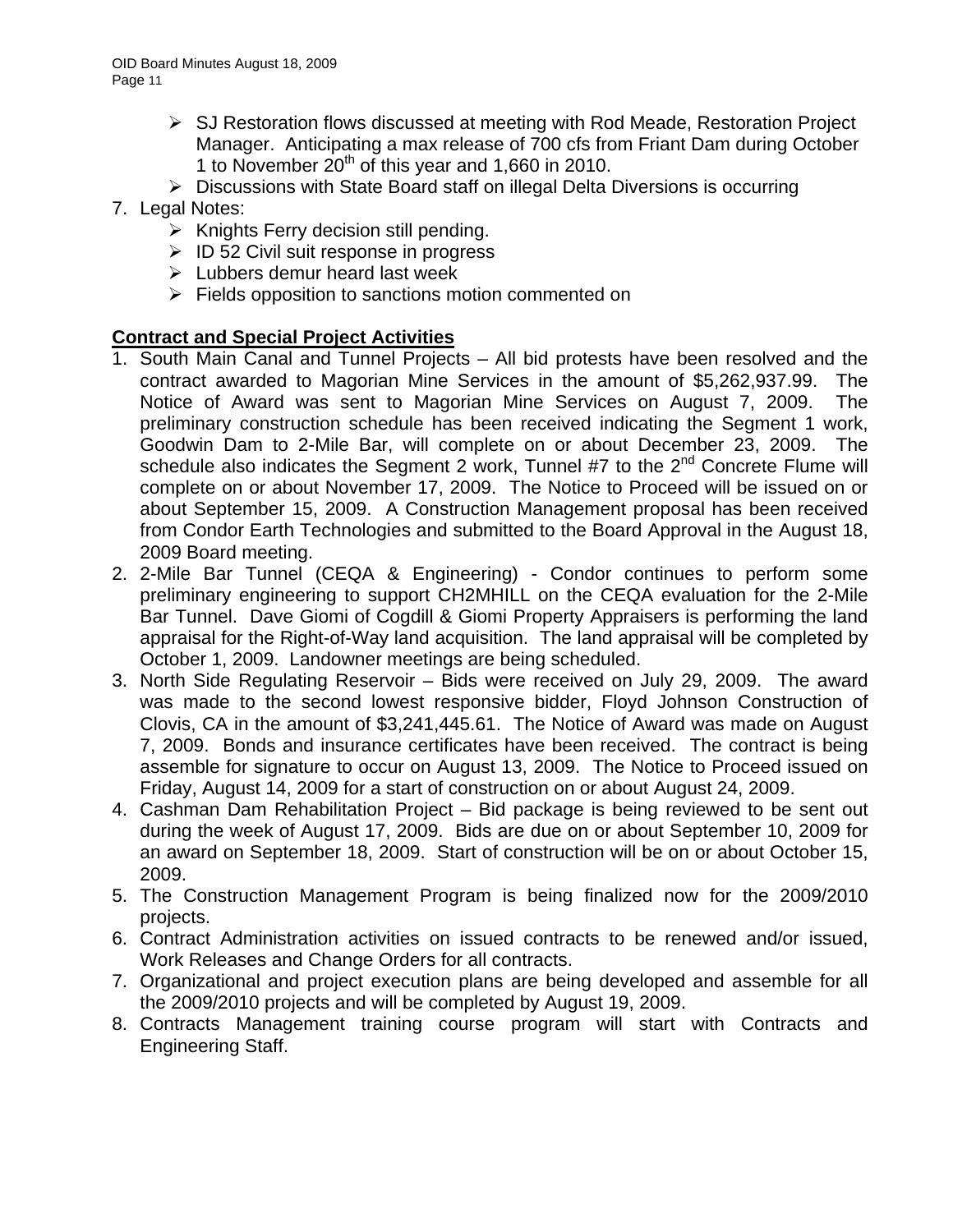# **Construction Activities**

- 1. Review of Job Set Up Forms
- 2. Various Landowner meetings regarding maintenance work. Conducting meetings with the landowners on the Hirschfeld Lateral along Grooms Rd.
- 3. Preparing and conducting evaluations with the Support Services employees.
- 4. Assisting Engineering Department with constructability review of Capital Improvement Projects.
- 5. C&M crews continuing to gain back drive able access on District facilities. Crews are currently working on the Brichetto Lateral.
- 6. Started preparing for the 2009/2010 Construction Season.

# **Engineering Activities**

- 1. Review of V.A. Rodden Phase I invoices complete. Request for Work Order Approval and request for payment approved by GM and set up for payment today. Grant of Easement language being reviewed by OID and V.A. Rodden Legal Counsels. Once new Easement has been signed, OID will abandon the existing sixty (60) foot easement for the South Lateral. Continued meets and coordination concerning Phase II and III.
- 2. P&P working on design drawings for 2009/2010 Capital Projects. All design work for the 2009/2010 winter work season should be completed within the next week.
- 3. Notified by USBR that OID has been selected to receive a \$300,000 grant as part of the Water for America Challenge Grant Program for the Cashman Dam Rehabilitation Project. OID Staff and P&P currently working with USBR to determine requirements for completion of the NEPA process.
- 4. USFWS Mitigation payment made 8/4/09 as it pertains to mitigation for the North Side Regulating Reservoir. 404 Permit from Army Corp has been received. Environmental compliance is now complete. MOU with FISHBIO for the Honolulu Bar Project has been reviewed and the PSA is before the Board today for approval. Construction contract awarded to Floyd Johnston Construction on 8/6/09. Construction anticipated to begin this week.
- 5. Engineering Department assisting Mr. Jernigan in the environmental compliance phase of the New South Main Tunnel.
- 6. Landowner meetings for the 2009/2010 Capital Projects have been completed.
- 7. Preparation of several issues for consideration by the Water Committee.
- 8. P&P working on abutment design for new bridge to span Wildcat Creek. Meeting with contractor, OID Staff and P&P was held on 8/4/09 to review constructability.
- 9. Ongoing project status meetings with Provost and Prichard, Inc.
- 10. Engineering Department in coordination with the Water Operations Department is preparing a list of pipeline replacement projects for the 2010/2011 winter work season.
- 11. At the request of Marjorie Blom with Stanislaus County LAFCO, John Davids and Steve Knell will give a presentation to the Commissioners regarding OID's Annexation Policy/Procedures at their January 27, 2010 meeting.
- 12. Conde-Brichetto Annexation approved at LAFCO's July 22, 2009 meeting. Conde Annexation Agreement will come back to the Board for final approval at the first meeting in September.
- 13. Martin Ranch Development off Valley Home Road has been withdrawn as a project from San Joaquin County per discussion with Rick Griffin with San Joaquin County.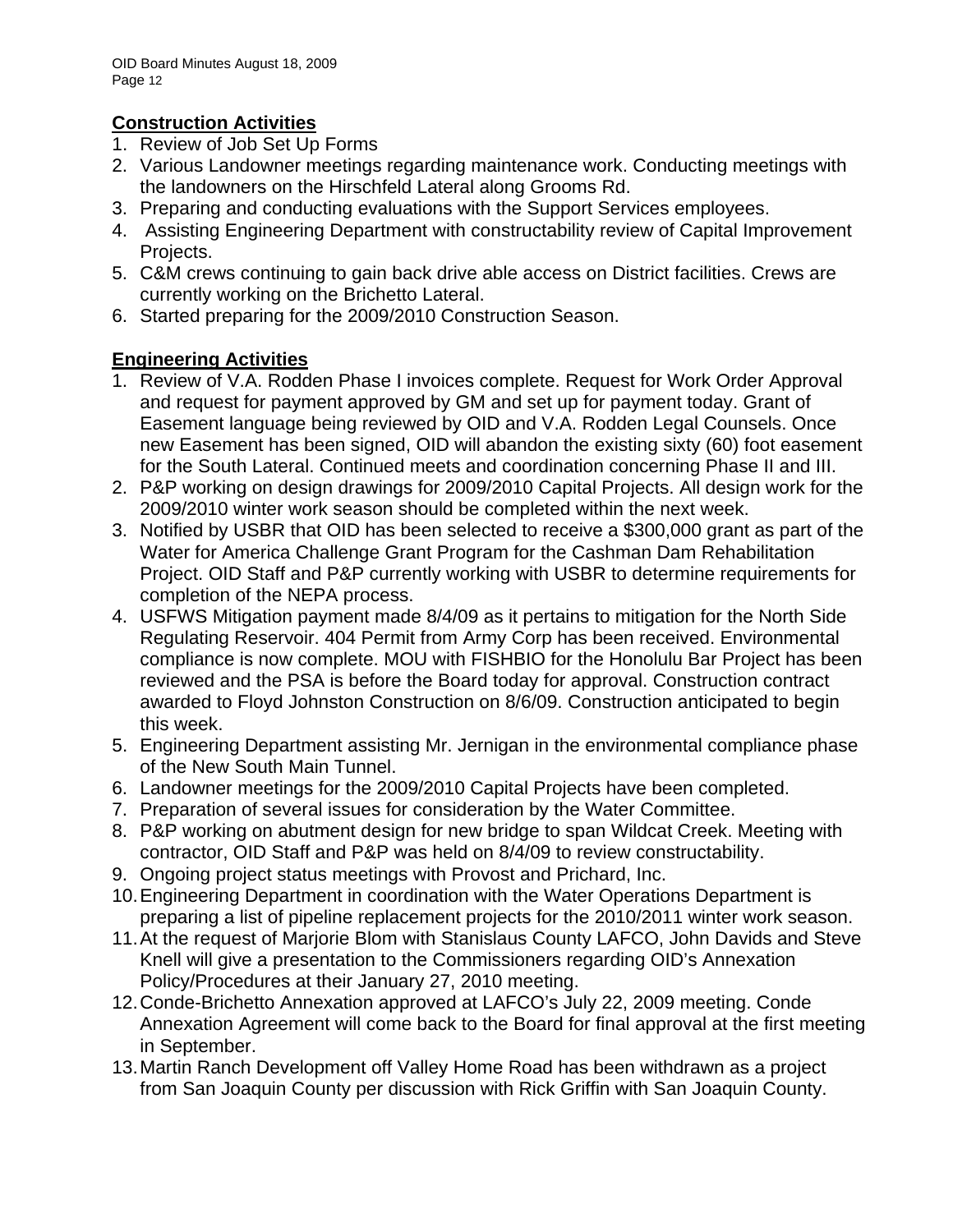- 14. Met with RRM Design Group on 8/5/09 as it pertains to the River Oak Grace Community Church Use Permit Application filed with Stanislaus County.
- 15. Goad Record of Survey filed with Stanislaus County. Goad project is now complete.

# **Water Operations Activities**

- 1. Currently on a 12 Day rotation.
- 2. Reviewing delivery schedules in regard to VAMP 1a and the OCAP B.O.
- 3. Evaluating aquatic vegetation control alternatives in light of suspended manufacturing of Magnacide-H.
- 4. Processing Job Setup Forms for repair and maintenance issues throughout the District
- 5. Attended the SWRCB meeting on Water Quality Fees for 2010.
- 6. Attended the CVRWQCB meeting in regard to the Basin Plan triennial review.
- 7. Participating in the Central Valley Pesticide TMDL process
- 8. Agreement for Access to John Creek SCADA tower is finalized. Work to begin on August 18<sup>th</sup>.
- 9. Meet with Rubicon Systems America regarding a potential pilot program partnership
- 10. Working in coordination with the Engineering Department on initial pipeline replacement projects per the Water Resources Plan.

# **Finance and Accounting Activities**

- 1. Met with Springbrook Software's business analyst on August  $12<sup>th</sup>$  and  $13<sup>th</sup>$  to develop a Business Process Study for on the finance software package, including restructuring the District's chart of accounts. In addition, beginning to extract data from the District's existing utility billing software to import into Springbrook.
- 2. Purchased 2009 PC and network server replacements.
- 3. Preparation of 2010 budget.
- 4. Sent 2009 delinquent irrigation customer accounts to Stanislaus and San Joaquin counties to be added to the 2009/2010 property tax bills.

# B. **COMMITTEE REPORTS**

Planning and Public Relations Committee Meeting, August 12, 2009, 9:00 a.m.

 $\triangleright$  Mechanisms of Funding Community Programs

This was discussed in a prior item on the agenda.

Personnel Committee Meeting, August 12, 2009, 9:30 a.m.

- Exerciev of Policy 8.5.(d) Safety Coordinator
- $\triangleright$  Review of Performance Pay

This will be discussed in Closed Session.

Water/Engineering Meeting, August 14, 2009, 9:00 a.m.

- ¾ Willms Ranch Project
- ¾ Wyatt Pipeline Replacement (APN: 002-054-003 Airola)
- ¾ Encroachment on Adams No. 1 Pipeline (APNS: 064-059-003/004 Cook)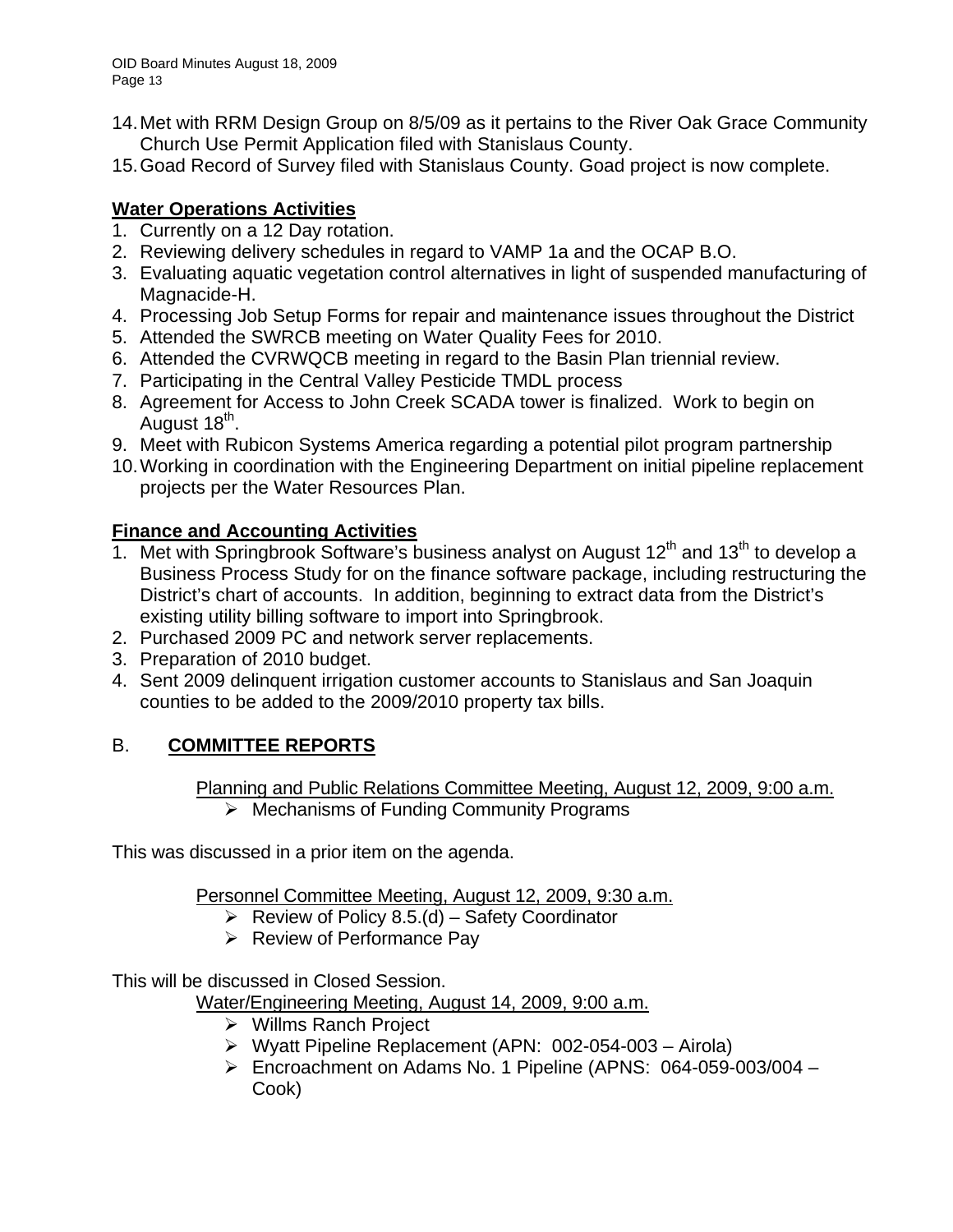- ¾ Review of Release of Liability and Temporary Permit for Use of "Irrigation & Drainage Well Use" and "Conveyance Channels" Form
- ¾ Rubicon Gate Proposal

Director Webb reported on the Water/Engineering Meeting:

- $\triangleright$  Willms Ranch Project The letter received from the attorney representing Willms basically was the same as before. Staff was directed to send the same letter to the attorney as before and to further state that the Ohe matter is not part of this negotiation. It is a separate issue.
- $\triangleright$  Wyatt Pipeline (Airola) There was no indication that the pipeline was leaking prior to the landowner ripping the ground to put in almonds. The District cannot allow a 20 foot easement on the outside and pay for the piping around the outside. It was decided that the District would remove the trees and replace the pipeline in its current location.
- $\triangleright$  Cook Encroachment Adams No. 1 Pipeline Mr. Cook was told to move his encroachments and to keep a clean pathway for the DSO's. Mr. Cook stated that he will work on removing the encroachments and staff will make sure that this has been completed.
- $\triangleright$  Rubicon Gate Proposal Rubicon has a software program for an on call water system. Rubicon offered to fly the General Manager and the Water Operations Manager to Australia to see their software in operation and will be sending a letter to the Board outlining this request.

# C. **DIRECTORS' COMMENTS/SUGGESTIONS**

## Director Webb

Director Webb stated that it would behoove everyone during the first of October to visit all of the project sites before construction is stated and then go out and visit the sites following completion of the construction.

## Director Clark

Director Clark asked if the suit had been filed against the National Wildlife Service for diverting the 100 acre feet of water. General Manager Steve Knell stated that the suit has been filed. The stated requested re-consultation between NMFS and the Bureau of Reclamation to review their actions. Director Clark also asked if anyone was keeping an eye on Governor Schwarzenegger's proposal to make the water diverters pay for the infrastructure. General Manager Steve Knell stated that it appears now to be \$5 to \$10 per acre foot if you divert water in California.

#### Director Alpers

Director Alpers stated that southern California is going to pay for the peripheral canal.

## Director Bairos

Director Bairos congratulated District Engineer John Davids for a good job in obtaining the \$300,000 grant and also thanked the Board for their support on the rebate for the farmers.